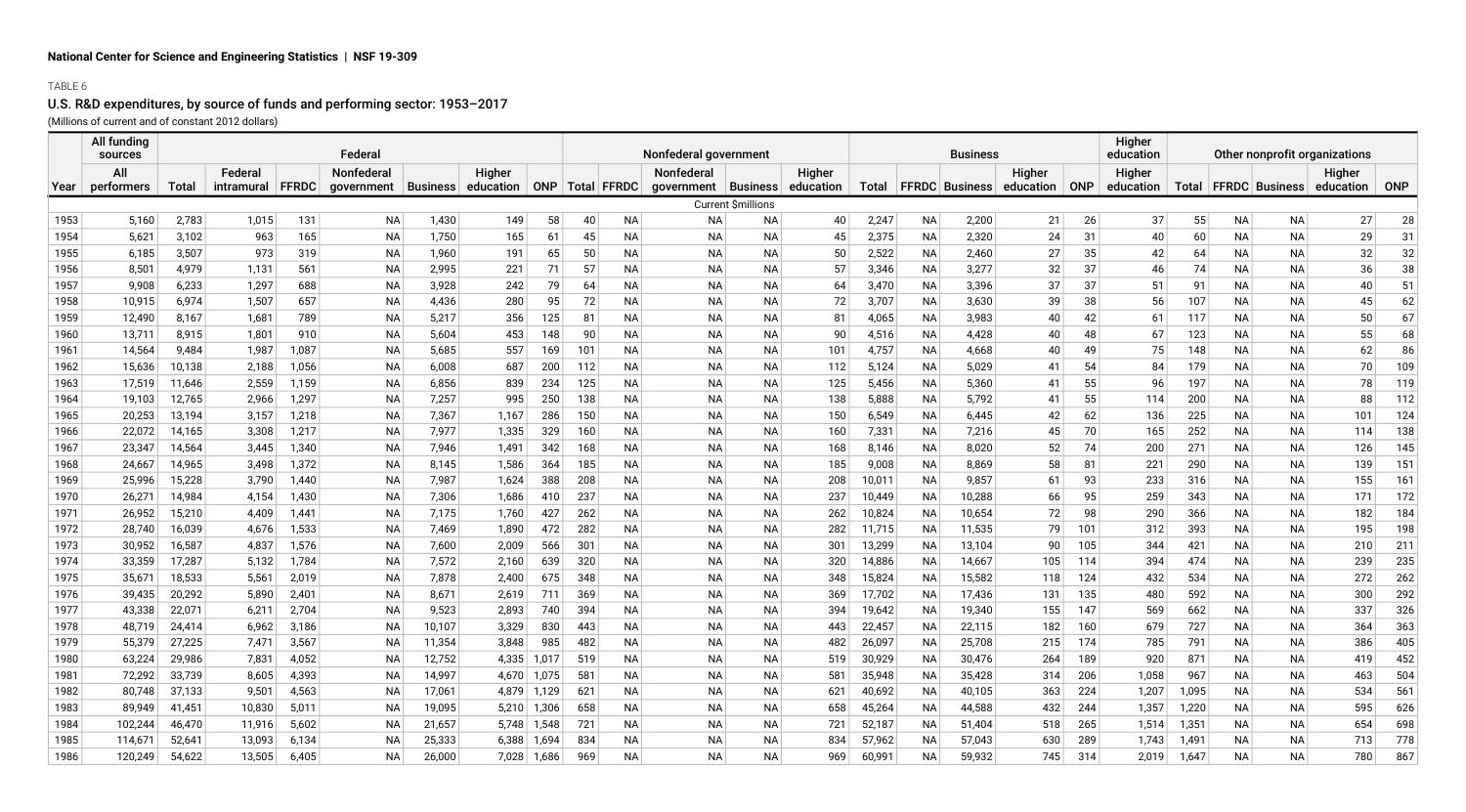## TABLE 6

# U.S. R&D expenditures, by source of funds and performing sector: 1953–2017

(Millions of current and of constant 2012 dollars)

|            | All funding<br>sources |         |                       |        | Federal                  |          |                     |                    |       |                     | Nonfederal government               |                          |                     |               |           | <b>Business</b>       |                           |               | Higher<br>education | Other nonprofit organizations |           |                       |                     |              |
|------------|------------------------|---------|-----------------------|--------|--------------------------|----------|---------------------|--------------------|-------|---------------------|-------------------------------------|--------------------------|---------------------|---------------|-----------|-----------------------|---------------------------|---------------|---------------------|-------------------------------|-----------|-----------------------|---------------------|--------------|
| Year       | All<br>performers      | Total   | Federal<br>intramural | FFRDC  | Nonfederal<br>government | Business | Higher<br>education |                    |       | ONP   Total   FFRDC | Nonfederal<br>qovernment   Business |                          | Higher<br>education | <b>Total</b>  |           | <b>FFRDC</b> Business | Higher<br>education   ONP |               | Higher<br>education | Total                         |           | <b>FFRDC Business</b> | Higher<br>education | ONP          |
| 1987       | 126,360                | 58,609  | 13,588                | 6,792  | <b>NA</b>                | 28,757   | 7,768               | 1,704              | 1,065 | <b>NA</b>           | <b>NA</b>                           | <b>NA</b>                | 1,065               | 62,576        | NA        | 61,403                | 831                       | 342           | 2,262               | 1,849                         | NA        | NA                    | 882                 | 967          |
| 1988       | 133,881                | 60,131  | 14,342                | 7,212  | <b>NA</b>                | 28,221   | 8,593               | 1,762              | 1,165 | <b>NA</b>           | <b>NA</b>                           | <b>NA</b>                | 1,165               | 67,977        | NA        | 66,672                | 933                       | 372           | 2,527               | 2,081                         | NA        | <b>NA</b>             | 1,003               | 1,078        |
| 1989       | 141,891                | 60,465  | 15,231                | 7,497  | <b>NA</b>                | 26,359   | 9,317               | 2,062              | 1,274 | <b>NA</b>           | <b>NA</b>                           | <b>NA</b>                | 1,274               | 74,966        | <b>NA</b> | 73,501                | 1,061                     | 405           | 2,852               | 2,333                         | <b>NA</b> | <b>NA</b>             | 1,131               | 1,202        |
| 1990       | 151,993                | 61,610  | 15,671                | 7,853  | <b>NA</b>                | 25,802   | 9,939               | 2,346              | 1,399 | <b>NA</b>           | <b>NA</b>                           | <b>NA</b>                | 1,399               | 83,208        | <b>NA</b> | 81,602                | 1,166                     | 440           | 3,187               | 2,589                         | <b>NA</b> | <b>NA</b>             | 1,249               | 1,340        |
| 1991       | 160,876                | 60,783  | 15,249                | 8,093  | NA                       | 24,095   | 10,667              | 2,679              | 1,483 | <b>NA</b>           | <b>NA</b>                           | <b>NA</b>                | 1,483               | 92,300        | NA        | 90,580                | 1,242                     | 479           | 3,458               | 2,852                         | NA.       | <b>NA</b>             | 1,358               | 1,494        |
| 1992       | 165,350                | 60,915  | 15,853                | 8,360  | ΝA                       | 22,369   | 11,528              | 2,806              | 1,525 | NA                  | ΝA                                  | <b>NA</b>                | 1,525               | 96,229        | NA        | 94,388                | 1,320                     | 521           | 3,569               | 3,113                         | NA        | ΝA                    | 1,448               | 1,666        |
| 1993       | 165,730                | 60,528  | 16,531                | 8,003  | ΝA                       | 20,844   | 12,307              | 2,843              | 1,557 | <b>NA</b>           | <b>NA</b>                           | <b>NA</b>                | 1,557               | 96,549        | NA        | 94,591                | 1,392                     | 567           | 3,709               | 3,388                         | NA        | <b>NA</b>             | 1,531               | 1,857        |
| 1994       | 169,207                | 60,777  | 16,355                | 8,254  | <b>NA</b>                | 20,261   | 12,996              | 2,911              | 1,623 | <b>NA</b>           | <b>NA</b>                           | <b>NA</b>                | 1,623               | 99,204        | NA        | 97,131                | 1,456                     | 617           | 3,938               | 3,665                         | NA        | <b>NA</b>             | 1,595               | 2,071        |
| 1995       | 183,625                | 62,969  | 16,904                | 8,448  | NA                       | 21,178   | 13,592 2,847        |                    | 1,751 | <b>NA</b>           | <b>NA</b>                           | <b>NA</b>                | 1,751               | 110,871       | <b>NA</b> | 108,652               | 1,548                     | 671           | 4,110               | 3,925                         | <b>NA</b> | <b>NA</b>             | 1,617               | 2,308        |
| 1996       | 197,346                | 63,394  | 16,585                | 8,464  | ΝA                       | 21,356   | 14,084              | 2,905              | 1,861 | ΝA                  | <b>NA</b>                           | <b>NA</b>                | 1,861               | 123,417       | NA        | 121,015               | 1,672                     | 730           | 4,436               | 4,239                         | NA        | <b>NA</b>             | 1,666               | 2,574        |
| 1997       | 211,894                | 64,362  | 16,819                | 8,413  | ΝA                       | 21,798   |                     | 14,317 3,014       | 1,902 | ΝA                  | <b>NA</b>                           | <b>NA</b>                | 1,902               | 136,208       | NA        | 133,611               | 1,788                     | 809           | 4,852               | 4,571                         | NA        | <b>NA</b>             | 1,767               | 2,804        |
| 1998       | 225,759                | 65,908  | 17,362                | 8,480  | ΝA                       | 22,086   | 14,699              | 3,281              | 1,920 | <b>NA</b>           | <b>NA</b>                           | <b>NA</b>                | 1,920               | 147,774       | NA        | 145,016               | 1,898                     | 859           | 5,193               | 4,963                         | NA        | <b>NA</b>             | 1,871               | 3,092        |
| 1999       | 244,451                | 66,817  | 18,142                | 8,704  | ΝA                       | 20,496   | 15,714 3,761        |                    | 2,036 | NA                  | ΝA                                  | <b>NA</b>                | 2,036               | 164,545       | NA        | 161,594               | 2,020                     | 931           | 5,654               | 5,399                         | NA        | ΝA                    | 2,050               | 3,349        |
| 2000       | 267,950                | 67,238  | 19,247                | 9,269  | ΝA                       | 17,117   |                     | 17,095 4,510       | 2,182 | NA.                 | ΝA                                  | <b>NA</b>                | 2,182               | 185,975       | NA        | 182,844               |                           | $2,112$ 1,020 | 6,270               | 6,285                         | NA        | <b>NA</b>             | 2,258               | 4,027        |
| 2001       | 278,539                | 73,793  | 22,374                | 10,056 | <b>NA</b>                | 16,899   | 18,976              | 5,488              | 2,341 | 22                  | <b>NA</b>                           | <b>NA</b>                | 2,319               | 188,408       | 142       | 185,118               | 2,120                     | 1,029         | 6,874               | 7,122                         | 218       | <b>NA</b>             | 2,461               | 4,443        |
| 2002       | 277,911                | 78,873  | 23,798                | 11,242 | <b>NA</b>                | 16,401   | 21,655              | 5,778              | 2,553 | 32                  | <b>NA</b>                           | <b>NA</b>                | 2,521               | 180,704       | 135       | 177,467               | 2,103                     | 998           | 7,673               | 8,109                         | 275       | <b>NA</b>             | 2,732               | 5,102        |
| 2003       | 291,365                | 85,133  | 24,982                | 11,841 | <b>NA</b>                | 17,798   | 24,567              | 5,945              | 2,788 | 32                  | <b>NA</b>                           | <b>NA</b>                | 2,756               | 186,171       | 134       | 182,926               | 2,090                     | 1,020         | 8,286               | 8,988                         | 245       | <b>NA</b>             | 2,879               | 5,864        |
| 2004       | 302,731                | 90,795  | 24,898                | 12,471 | ΝA                       | 20,266   | 26,624              | 6,537              | 2,926 | 31                  | <b>NA</b>                           | <b>NA</b>                | 2,896               | 191,346       | 122       | 188,035               | $2,148$ 1,041             |               | 8,637               | 9,028                         | 165       | ΝA                    | 2,993               | 5,870        |
| 2005       | 325,288                | 95,413  | 26,322                | 12,894 | ΝA                       | 21,909   | 27,743              | 6,545              | 2,977 | 32                  | <b>NA</b>                           | <b>NA</b>                | 2,945               | 207,775       | 139       | 204,250               |                           | 2,279 1,107   | 9,353               | 9,771                         | 180       | ΝA                    | 3,170               | 6,420        |
| 2006       | 350,908                | 99,938  | 28,240                | 12,969 | 105                      | 24,304   | 28,277              | 6,044              | 3,293 | 31                  | 204                                 | NA                       | 3,059               | 227,182       | 171       | 223,365               |                           | $2,464$ 1,182 | 10,176              | 10,320                        | 200       | ΝA                    | 3,394               | 6,726        |
| 2007       | 377,890                | 105,128 | 29,859                | 13,845 | 135                      | 26,585   | 28,725              | 5,980              | 3,594 | 32                  | 253                                 | <b>NA</b>                | 3,308               | 246,815       | 180       | 242,682               |                           | 2,697 1,257   | 10,933              | 11,420                        | 216       | <b>NA</b>             | 3,767               | 7,438        |
| 2008       | 404,773                | 117,615 | 29,839                | 15,369 | 176                      | 36,360   | 29,635              | 6,236              | 4,221 | 33                  | 315                                 | 306                      | 3,567               | 258,016       | 199       | 253,562               | 2,954 1,301               |               | 11,738              | 13,184                        | 209       | 452                   | 4,161               | 8,362        |
| 2009       | 402,931                | 125,765 | 30,560                | 16,571 | 224                      | 39,573   | 31,741              | 7,097              | 4,295 | 40                  | 381                                 | 195                      | 3,679               | 246,610       | 184       | 242,135               | 3,033                     | 1,258         | 12,056              | 14,205                        | 218       | 490                   | 4,400               | 9,097        |
| 2010       | 406,580                | 126,617 | 31,970                | 18,409 | 264                      | 34,199   | 34,682              | 7,093              | 4,302 | 46                  | 427                                 | 156                      | 3,673               | 248,124       | 174       | 243,732               | 2,953                     | 1,265         | 12,262              | 15,275                        | 199       | 890                   | 4,515               | 9,672        |
| 2011       | 426,161                | 127,015 | 34,950                | 18,176 | 273                      | 31,309   | 35,742 6,564        |                    | 4,386 | 30                  | 421                                 | 321                      | 3,615               | 266,421       | 189       | 261,901               | 2,999                     | 1,333         | 13,104              | 15,235                        | 179       | 561                   | 4,630               | 9,865        |
| 2012       | 433,619                | 123,838 | 34,017                | 17,727 | 266                      | 30,621   |                     | 34,968 6,239       | 4,158 | 42                  | 398                                 | 157                      | 3,560               | 275,717       | 185       | 270,997               |                           | $3,169$ 1,366 | 14,300              | 15,607                        | 173       | 476                   | 4,899               | 10,059       |
| 2013       | 453,964                | 120,130 | 33,406                | 17,296 | 257                      | 29,362   | 33,839              | 5,970              | 4,244 | 45                  | 362                                 | 194                      | 3,643               | 297,167       | 195       | 292,153               |                           | $3,375$ 1,444 | 15,378              | 17,045                        | 144       | 819                   |                     | 5,312 10,770 |
| 2014       | 475,418 118,364        |         | 34,783                | 17,523 | 247                      | 26,554   |                     | $33,121$ 6,135     | 4,214 | 26                  | 336                                 | 138                      |                     | 3,714 318,382 | 218       | 313,043               |                           | $3,601$ 1,520 | 16,209              | 18,250                        | 137       | 993                   |                     | 5,701 11,420 |
| 2015       | 493.687                | 119,495 | 34.199                | 18,287 | 247                      | 26,990   | $33,554$ 6,219      |                    | 4,280 | 19                  | 361                                 | 127                      | 3.772               | 333,207       | 205       | 327,589               |                           | $3,842$ 1,572 | 17,320              | 19,386                        | 138       | 1,115                 |                     | 6,154 11,979 |
| $2016^6$   | 515,305                | 116,120 | 31,715                | 19,059 | 256                      | 23,772   | 34,677 6,641        |                    | 4,542 | 23                  | 394                                 | 171                      | 3,953               | 355,545       | 192       | 349,662               |                           | 4,042 1,649   | 18,462              | 20,637                        | 150       | 1,080                 |                     | 6,679 12,728 |
| $2017^{h}$ | 542,222                | 117,955 | 31,168                | 19,786 | 269                      | 23,785   |                     | 35,736 7,212 4,748 |       | 29                  | 419                                 | 197                      | 4,103               | 378,022       | 193       | 371,838               |                           | 4,266 1,725   | 19,511              | 21,986                        | 150       | 1,244                 |                     | 7,210 13,382 |
|            |                        |         |                       |        |                          |          |                     |                    |       |                     |                                     | Constant 2012 \$millions |                     |               |           |                       |                           |               |                     |                               |           |                       |                     |              |
| 1953       | 35,738                 | 19,272  | 7,030                 | 907    | <b>NA</b>                | 9,904    | 1,032               | 398                | 274   | <b>NA</b>           | NA                                  | <b>NA</b>                | 274                 | 15,559        | NA        | 15,237                | 142                       | 180           | 253                 | 381                           | NA        | ΝA                    | 187                 | 194          |
| 1954       | 38,573                 | 21,289  | 6,606                 | 1,129  | NA.                      | 12,010   | 1,129               | 415                | 305   | <b>NA</b>           | <b>NA</b>                           | <b>NA</b>                | 305                 | 16,296        | <b>NA</b> | 15,922                | 161                       | 213           | 271                 | 412                           | <b>NA</b> | <b>NA</b>             | 199                 | 213          |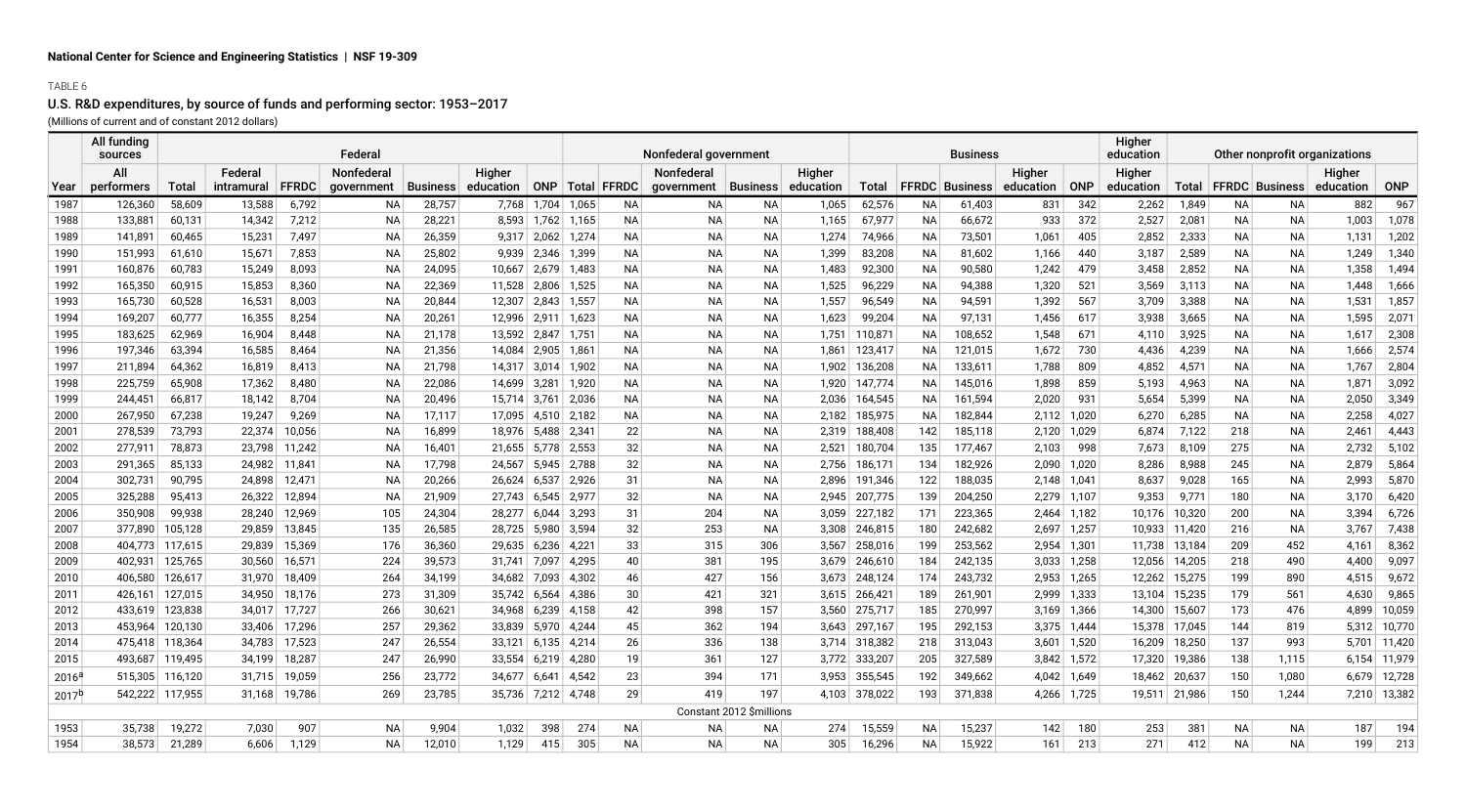## TABLE 6

# U.S. R&D expenditures, by source of funds and performing sector: 1953–2017

(Millions of current and of constant 2012 dollars)

|      | All funding<br>sources |              |                       |              | Federal                  |                 |                     |                |       |             | Nonfederal government    |           |                     |         |           | <b>Business</b>       |                     |            | Higher<br>education | Other nonprofit organizations |           |                       |                     |            |
|------|------------------------|--------------|-----------------------|--------------|--------------------------|-----------------|---------------------|----------------|-------|-------------|--------------------------|-----------|---------------------|---------|-----------|-----------------------|---------------------|------------|---------------------|-------------------------------|-----------|-----------------------|---------------------|------------|
| Year | All<br>performers      | <b>Total</b> | Federal<br>intramural | <b>FFRDC</b> | Nonfederal<br>government | <b>Business</b> | Higher<br>education | <b>ONP</b>     |       | Total FFRDC | Nonfederal<br>qovernment | Business  | Higher<br>education | Total   |           | <b>FFRDC</b> Business | Higher<br>education | <b>ONP</b> | Higher<br>education | Total                         |           | <b>FFRDC</b> Business | Higher<br>education | <b>ONP</b> |
| 1955 | 41,735                 | 23,665       | 6,566                 | 2,149        | ΝA                       | 13,226          | 1,289               | 435            | 337   | ΝA          | <b>NA</b>                | <b>NA</b> | 337                 | 17,018  | NA        | 16,600                | 182                 | 236        | 283                 | 432                           | NA        | NА                    | 216                 | 216        |
| 1956 | 55,467                 | 32,485       | 7,377                 | 3,661        | ΝA                       | 19,543          | 1,442               | 463            | 369   | NA          | <b>NA</b>                | ΝA        | 369                 | 21,830  | NA        | 21,383                | 206                 | 241        | 300                 | 483                           | NА        | ΝA                    | 235                 | 248        |
| 1957 | 62,586                 | 39,369       | 8,193                 | 4,343        | ΝA                       | 24,812          | 1,525               | 496            | 404   | NA          | <b>NA</b>                | <b>NA</b> | 404                 | 21,916  | NA        | 21,451                | 231                 | 234        | 322                 | 575                           | <b>NA</b> | ΝA                    | 253                 | 322        |
| 1958 | 67,414                 | 43,073       | 9,304                 | 4,055        | NA                       | 27,398          | 1,729               | 587            | 445   | NA          | ΝA                       | ΝA        | 445                 | 22,895  | NA        | 22,420                | 241                 | 235        | 343                 | 658                           | NА        | NА                    | 275                 | 383        |
| 1959 | 76,086                 | 49,753       | 10,241                | 4,807        | NA.                      | 31,782          | 2,166               | 758            | 490   | NA.         | ΝA                       | <b>NA</b> | 490                 | 24,761  | NA.       | 24,264                | 241                 | 256        | 372                 | 710                           | <b>NA</b> | NA.                   | 302                 | 408        |
| 1960 | 82,408                 | 53,582       | 10,822                | 5,469        | <b>NA</b>                | 33,682          | 2,720               | 890            | 541   | NA.         | <b>NA</b>                | <b>NA</b> | 541                 | 27,143  | NA        | 26,614                | 240                 | 288        | 403                 | 739                           | <b>NA</b> | NA.                   | 331                 | 409        |
| 1961 | 86,615                 | 56,403       | 11,817                | 6,462        | ΝA                       | 33,810          | 3,310               | 1,005          | 598   | NA.         | ΝA                       | <b>NA</b> | 598                 | 28,291  | NА        | 27,761                | 238                 | 291        | 443                 | 880                           | <b>NA</b> | NA.                   | 369                 | 511        |
| 1962 | 91,874                 | 59,569       | 12,853                | 6,205        | ΝA                       | 35,302          | 4,034               | 1,175          | 658   | ΝA          | ΝA                       | NA        | 658                 | 30,105  | NA        | 29,549                | 238                 | 317        | 494                 | 1,049                         | NА        | ΝA                    | 408                 | 640        |
| 1963 | 101,759                | 67,643       | 14,861                | 6,729        | ΝA                       | 39,823          | 4,870               | 1,359          | 726   | NA          | ΝA                       | ΝA        | 726                 | 31,688  | NA        | 31,133                | 235                 | 319        | 558                 | 1,144                         | NА        | ΝA                    | 453                 | 691        |
| 1964 | 109,296                | 73,031       | 16,967                | 7,421        | ΝA                       | 41,520          | 5,693               | 1,430          | 787   | NA          | ΝA                       | NA        | 787                 | 33,685  | NA.       | 33,138                | 232                 | 315        | 649                 | 1,144                         | NА        | ΝA                    | 503                 | 641        |
| 1965 | 113,794                | 74,134       | 17,736                | 6,841        | NA                       | 41,393          | 6,557               | 1,607          | 840   | NA          | ΝA                       | NA        | 840                 | 36,794  | NA.       | 36,213                | 233                 | 348        | 764                 | 1,261                         | ΝA        | ΝA                    | 565                 | 697        |
| 1966 | 120,642                | 77,423       | 18,081                | 6,649        | <b>NA</b>                | 43,601          | 7,297               | 1,796          | 875   | NA.         | ΝA                       | <b>NA</b> | 875                 | 40,070  | NA        | 39,441                | 246                 | 383        | 899                 | 1,375                         | <b>NA</b> | NA.                   | 620                 | 754        |
| 1967 | 124,005                | 77,353       | 18,298                | 7,117        | <b>NA</b>                | 42,204          | 7,917               | 1,816          | 892   | NA          | <b>NA</b>                | <b>NA</b> | 892                 | 43,264  | NA        | 42,597                | 274                 | 393        | 1,060               | 1,437                         | NA.       | <b>NA</b>             | 667                 | 770        |
| 1968 | 125,661                | 76,235       | 17,818                | 6,990        | <b>NA</b>                | 41,494          | 8,080               | 1,854          | 940   | NA.         | ΝA                       | <b>NA</b> | 940                 | 45,888  | NA        | 45,182                | 293                 | 413        | 1,123               | 1,475                         | <b>NA</b> | NA.                   | 706                 | 769        |
| 1969 | 126,251                | 73,957       | 18,407                | 6,994        | ΝA                       | 38,790          | 7,885               | 1,882          | 1,010 | NA.         | ΝA                       | NA        | 1,010               | 48,617  | NА        | 47,872                | 294                 | 452        | 1,132               | 1,535                         | NА        | NA.                   | 753                 | 782        |
| 1970 | 121,194                | 69,125       | 19,162                | 6,595        | ΝA                       | 33,704          | 7,775               | 1,889          | 1,093 | NA          | <b>NA</b>                | <b>NA</b> | 1,093               | 48,201  | NA        | 47,460                | 302                 | 438        | 1,193               | 1,582                         | NА        | ΝA                    | 789                 | 793        |
| 1971 | 118,327                | 66,778       | 19,356                | 6,324        | ΝA                       | 31,501          | 7,725               | 1,872          | 1,150 | ΝA          | ΝA                       | <b>NA</b> | 1,150               | 47,521  | NA        | 46,775                | 316                 | 430        | 1,271               | 1,607                         | NА        | ΝA                    | 799                 | 808        |
| 1972 | 120,958                | 67,503       | 19,678                | 6,452        | NA.                      | 31,434          | 7.954               | 1,984          | 1,187 | NA.         | ΝA                       | <b>NA</b> | 1,187               | 49,304  | NA.       | 48,547                | 332                 | 425        | 1,311               | 1,652                         | <b>NA</b> | <b>NA</b>             | 819                 | 833        |
| 1973 | 123,495                | 66,181       | 19,297                | 6,288        | <b>NA</b>                | 30,323          | 8.014               | 2,258          | 1,201 | NA.         | <b>NA</b>                | <b>NA</b> | 1,201               | 53,062  | NA        | 52,284                | 359                 | 419        | 1,373               | 1,680                         | <b>NA</b> | <b>NA</b>             | 838                 | 842        |
| 1974 | 122,118                | 63,282       | 18,788                | 6,531        | <b>NA</b>                | 27,719          | 7,907               | 2,337          | 1,170 | NA.         | <b>NA</b>                | <b>NA</b> | 1,170               | 54,492  | NA        | 53,691                | 383                 | 418        | 1,440               | 1,734                         | <b>NA</b> | <b>NA</b>             | 873                 | 861        |
| 1975 | 119,507                | 62,091       | 18,632                | 6,764        | <b>NA</b>                | 26,393          | 8,041               | 2,261          | 1,166 | NA.         | ΝA                       | <b>NA</b> | 1,166               | 53,015  | NA        | 52,203                | 395                 | 416        | 1,446               | 1,790                         | <b>NA</b> | <b>NA</b>             | 911                 | 879        |
| 1976 | 125,226                | 64,436       | 18,704                | 7,623        | ΝA                       | 27,535          | 8,317               | 2,258          | 1,172 | NA          | ΝA                       | NA        | 1,172               | 56,214  | NA        | 55,368                | 416                 | 429        | 1,524               | 1,880                         | NА        | ΝA                    | 951                 | 928        |
| 1977 | 129,570                | 65,988       | 18,571                | 8,085        | ΝA                       | 28,472          | 8,648               | 2,213          | 1,178 | ΝA          | <b>NA</b>                | <b>NA</b> | 1,178               | 58,724  | NA        | 57,822                | 462                 | 440        | 1,700               | 1,981                         | NА        | ΝA                    | 1,006               | 975        |
| 1978 | 136,085                | 68,193       | 19,447                | 8,899        | ΝA                       | 28,231          | 9,297               | 2,318          | 1,237 | NA          | ΝA                       | NA        | 1,237               | 62,727  | NA        | 61,773                | 507                 | 447        | 1,897               | 2,031                         | NА        | NА                    | 1,015               | 1,015      |
| 1979 | 142,839                | 70,221       | 19,271                | 9,200        | <b>NA</b>                | 29,285          | 9,925               | 2,541          | 1,242 | NA.         | <b>NA</b>                | <b>NA</b> | 1,242               | 67,311  | NA.       | 66,309                | 553                 | 449        | 2,025               | 2,039                         | NA.       | <b>NA</b>             | 994                 | 1,045      |
| 1980 | 149,562                | 70,935       | 18,524                | 9,585        | <b>NA</b>                | 30,166          | 10,254              | 2,406          | 1,227 | NA          | <b>NA</b>                | <b>NA</b> | 1,227               | 73,165  | NA        | 72,094                | 623                 | 448        | 2,175               | 2,060                         | NA.       | NA.                   | 991                 | 1,069      |
| 1981 | 156,232                | 72,914       | 18,595                | 9,494        | <b>NA</b>                | 32,410          | 10,091              | 2,322          | 1,256 | NA          | <b>NA</b>                | <b>NA</b> | 1,256               | 77,688  | NA        | 76,564                | 679                 | 445        | 2,285               | 2,089                         | NA.       | <b>NA</b>             | 1,001               | 1,088      |
| 1982 | 164,350                | 75,579       | 19,338                | 9,288        | ΝA                       | 34,725          | 9,929               | 2,298          | 1,264 | NA          | ΝA                       | NA        | 1,264               | 82,823  | NA        | 81,628                | 739                 | 456        | 2,456               | 2,229                         | NА        | NА                    | 1,086               | 1,143      |
| 1983 | 176,179                | 81,187       | 21,211                | 9,814        | ΝA                       | 37,400          | 10,205              | 2,557          | 1,289 | NA          | <b>NA</b>                | <b>NA</b> | 1,289               | 88,656  | NA        | 87,332                | 846                 | 478        | 2,657               | 2,391                         | NА        | NА                    | 1,164               | 1,226      |
| 1984 | 193,284                | 87,849       | 22,526                | 10,591       | ΝA                       | 40,941          | 10,865              | 2,926          | 1,363 | NA          | <b>NA</b>                | <b>NA</b> | 1,363               | 98,656  | NA        | 97,176                | 978                 | 502        | 2,862               | 2,555                         | <b>NA</b> | ΝA                    | 1,235               | 1,319      |
| 1985 | 210,131                | 96,463       | 23,992                | 11,240       | NA.                      | 46,422          |                     | $11,706$ 3,104 | 1,527 | NA.         | ΝA                       | <b>NA</b> | 1,527               | 106,213 | NA.       | 104,530               | 1,154               | 529        | 3,194               | 2,732                         | <b>NA</b> | NA.                   | 1,307               | 1,426      |
| 1986 | 216,004                | 98,119       | 24,258                | 11,505       | <b>NA</b>                | 46,704          | 12,624              | 3,028          | 1,741 | NA.         | ΝA                       | <b>NA</b> | 1,741               | 109,559 | <b>NA</b> | 107,657               | 1,338               | 564        | 3,626               | 2,959                         | <b>NA</b> | <b>NA</b>             | 1,401               | 1,558      |
| 1987 | 221,505                | 102,740      | 23,820                | 11,905       | <b>NA</b>                | 50,410          | 13,617              | 2,988          | 1,866 | NA          | <b>NA</b>                | <b>NA</b> | 1,866               | 109,693 | NA        | 107,637               | 1,457               | 599        | 3,965               | 3,241                         | NA        | ΝA                    | 1,545               | 1,695      |
| 1988 | 226,693                | 101,816      | 24,285                | 12,212       | <b>NA</b>                | 47,785          | 14,550              | 2,984          | 1,973 | NA.         | ΝA                       | <b>NA</b> | 1,973               | 115,102 | NA        | 112,892               | 1,580               | 630        | 4,279               | 3,524                         | <b>NA</b> | NA.                   | 1,698               | 1,826      |
| 1989 | 231,189                | 98,519       | 24,816                | 12,216       | <b>NA</b>                | 42,948          |                     | 15,180 3,360   | 2,076 | NA          | NA                       | <b>NA</b> | 2,076               | 122,146 | NA        | 119,758               | 1,728               | 659        | 4,647               | 3,801                         | <b>NA</b> | NA.                   | 1,843               | 1,959      |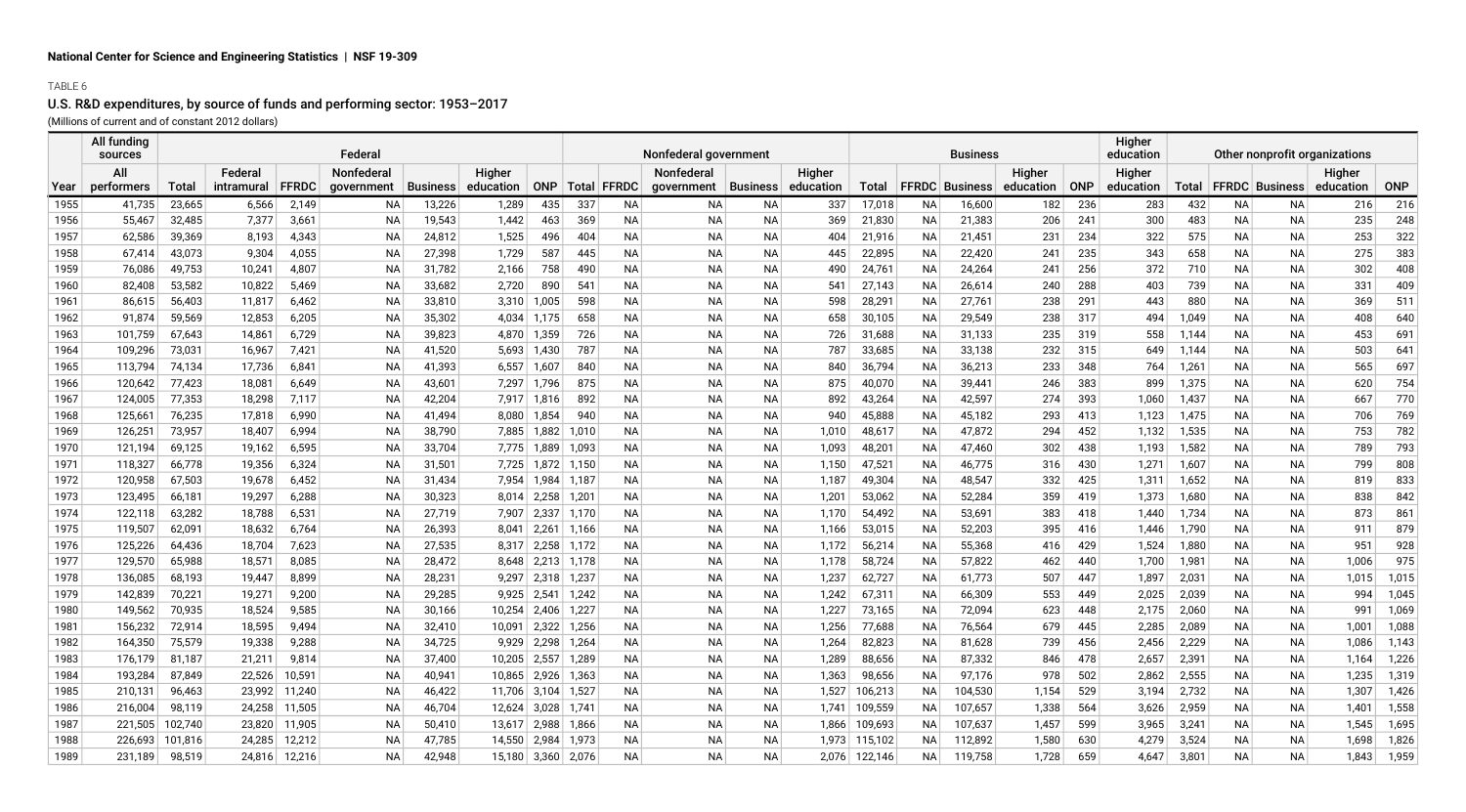#### TABLE 6

## U.S. R&D expenditures, by source of funds and performing sector: 1953–2017

(Millions of current and of constant 2012 dollars)

|          | All funding<br>sources |         |            |              | Federal    |                 |           |       |       |                     | Nonfederal government |                 |           |               |           | <b>Business</b>       |                 |       | Higher<br>education | Other nonprofit organizations |           |                       |           |            |
|----------|------------------------|---------|------------|--------------|------------|-----------------|-----------|-------|-------|---------------------|-----------------------|-----------------|-----------|---------------|-----------|-----------------------|-----------------|-------|---------------------|-------------------------------|-----------|-----------------------|-----------|------------|
|          | All                    |         | Federal    |              | Nonfederal |                 | Higher    |       |       |                     | Nonfederal            |                 | Higher    |               |           |                       | Higher          |       | Higher              |                               |           |                       | Higher    |            |
| Year     | performers             | Total   | intramural | <b>FFRDC</b> | government | <b>Business</b> | education |       |       | ONP   Total   FFRDC | government            | <b>Business</b> | education | Total         |           | <b>FFRDC Business</b> | education   ONP |       | education           | Total                         |           | <b>FFRDC Business</b> | education | <b>ONP</b> |
| 1990     | 238,716                | 96,764  | 24,613     | 12,333       | NA.        | 40,524          | 15,610    | 3,684 | 2,197 | NA.                 | ΝA                    | ΝA              | 2,197     | 130,684       | NA        | 128,162               | 1,831           | 691   | 5,005               | 4,067                         | <b>NA</b> | ΝA                    | 1,962     | 2,105      |
| 1991     | 244,403                | 92,342  | 23,167     | 12,295       | <b>NA</b>  | 36,605          | 16,205    | 4.070 | 2,252 | NA.                 | NА                    | <b>NA</b>       | 2,252     | 140,223       | <b>NA</b> | 137,609               | 1,886           | 728   | 5,253               | 4,333                         | <b>NA</b> | NA.                   | 2,063     | 2,270      |
| 1992     | 245,602                | 90,479  | 23,547     | 12,417       | NA.        | 33,226          | 17.122    | 4,167 | 2,265 | NA.                 | NA                    | <b>NA</b>       | 2.265     | 142,933       | NA.       | 140,199               | 1,960           | 774   | 5,300               | 4,624                         | <b>NA</b> | NA.                   | 2,150     | 2,474      |
| 1993     | 240,467                | 87,823  | 23,985     | 11,612       | NA.        | 30,244          | 17.857    | 4,125 | 2,259 | NA.                 | NА                    | <b>NA</b>       | 2,259     | 140,089       | NA.       | 137,247               | 2,019           | 823   | 5,381               | 4,915                         | <b>NA</b> | NA.                   | 2,221     | 2,695      |
| 1994     | 240,380                | 86,342  | 23,235     | 11,726       | <b>NA</b>  | 28,783          | 18.462    | 4,136 | 2,305 | NA.                 | NА                    | <b>NA</b>       | 2,305     | 140,932       | <b>NA</b> | 137,987               | 2,068           | 876   | 5,594               | 5,207                         | <b>NA</b> | NA.                   | 2,265     | 2,941      |
| 1995     | 255,506                | 87,618  | 23,521     | 11,755       | NA.        | 29,468          | 18.913    | 3,962 | 2,436 | NA.                 | ΝA                    | NA              | 2,436     | 154,272       | NA.       | 151,184               | 2,153           | 934   | 5,719               | 5,461                         | NA        | NA.                   | 2,249     | 3,212      |
| 1996     | 269,662                | 86,624  | 22,662     | 11,565       | NA         | 29,182          | 19,245    | 3,970 | 2,543 | NA.                 | NА                    | <b>NA</b>       | 2,543     | 168,641       | NA.       | 165,360               | 2,284           | 998   | 6,061               | 5,792                         | <b>NA</b> | NA.                   | 2,276     | 3,51       |
| 1997     | 284,628                | 86,454  | 22,592     | 11,301       | <b>NA</b>  | 29,280          | 19,232    | 4,049 | 2,555 | <b>NA</b>           | NА                    | <b>NA</b>       | 2,555     | 182,962       | <b>NA</b> | 179,474               | 2,402           | 1,086 | 6,517               | 6,140                         | <b>NA</b> | NA.                   | 2,374     | 3,766      |
| 1998     | 299,880                | 87,547  | 23,063     | 11,264       | NA.        | 29,337          | 19.525    | 4,358 | 2,551 | NA.                 | NA                    | <b>NA</b>       | 2,551     | 196,291       | NA.       | 192,628               | 2,522           | 1.141 | 6,898               | 6,593                         | NA        | NA.                   | 2,486     | 4,107      |
| 1999     | 320,086                | 87,490  | 23,755     | 11,397       | NA.        | 26,838          | 20,576    | 4,924 | 2,667 | <b>NA</b>           | NА                    | <b>NA</b>       | 2,667     | 215,456       | NA.       | 211,592               | 2,646           | 1,219 | 7,403               | 7,070                         | <b>NA</b> | NA.                   | 2,684     | 4,385      |
| 2000     | 343,186                | 86,117  | 24.651     | 11,872       | <b>NA</b>  | 21,923          | 21.895    | 5.776 | 2,795 | <b>NA</b>           | NА                    | <b>NA</b>       | 2.795     | 238,195       | <b>NA</b> | 234,184               | 2,705           | 1,306 | 8,030               | 8,050                         | <b>NA</b> | NA.                   | 2,892     | 5,158      |
| 2001     | 349,091                | 92,485  | 28,042     | 12,603       | NA.        | 21,179          | 23.783    | 6,878 | 2,934 | 28                  | NA                    | NA              | 2,906     | 236,131       | 177       | 232,007               | 2,657           | 1,290 | 8,615               | 8,926                         | 273       | NA.                   | 3,085     | 5,569      |
| 2002     | 342,881                | 97,312  | 29,361     | 13,870       | NA.        | 20,235          | 26,717    | 7,129 | 3,150 | 39                  | <b>NA</b>             | <b>NA</b>       | 3,110     | 222,948       | 167       | 218,955               | 2,595           | 1,231 | 9,467               | 10,004                        | 339       | NA.                   | 3,371     | 6,294      |
| 2003     | 352,925                | 103,120 | 30,260     | 14,343       | <b>NA</b>  | 21,558          | 29,757    | 7,201 | 3,377 | 39                  | ΝA                    | <b>NA</b>       | 3,338     | 225,505       | 162       | 221,575               | 2,532           | 1,236 | 10,036              | 10,887                        | 297       | NA.                   | 3,487     | 7,103      |
| 2004     | 357.079                | 107,095 | 29,367     | 14,709       | NA.        | 23,904          | 31.404    | 7.710 | 3,451 | 36                  | NA                    | <b>NA</b>       | 3.415     | 225,698       | 144       | 221,793               | 2,533           | 1,228 | 10,187              | 10,648                        | 194       | NA.                   | 3,530     | 6,924      |
| 2005     | 372,095                | 109,142 | 30,110     | 14,749       | NA.        | 25,062          | 31,735    | 7,486 | 3,405 | 36                  | NА                    | <b>NA</b>       | 3,369     | 237,673       | 160       | 233,641               | 2,607           | 1,266 | 10,698              | 11,177                        | 206       | NA.                   | 3,627     | 7,344      |
| 2006     | 389.612                | 110,960 | 31,354     | 14,399       | 117        | 26,985          | 31.396    | 6.710 | 3,657 | 34                  | 226                   | <b>NA</b>       | 3.397     | 252,239       | 190       | 248,001               | 2,735           | 1,312 | 11,298              | 11,458                        | 222       | NA.                   | 3,768     | 7,468      |
| 2007     | 408.591                | 113,669 | 32,285     | 14,970       | 146        | 28,745          | 31,058    | 6,465 | 3,886 | 35                  | 274                   | NA              | 3,577     | 266,867       | 195       | 262,398               | 2,916           | 1,359 | 11,821              | 12,348                        | 233       | NA.                   | 4,073     | 8,042      |
| 2008     | 429,311                | 124,745 | 31,648     | 16,300       | 187        | 38,564          | 31,432    | 6,614 | 4,477 | 35                  | 334                   | 325             | 3,783     | 273,657       | 211       | 268,933               | 3,133           | 1,379 | 12,449              | 13,983                        | 221       | 479                   | 4,413     | 8,869      |
| 2009     | 424,122                | 132,380 | 32,167     | 17,442       | 236        | 41,654          | 33,410    | 7,470 | 4,521 | 42                  | 401                   | 205             | 3,873     | 259,579       | 194       | 254,869               | 3,192           | 1,324 | 12,690              | 14,952                        | 229       | 516                   | 4,632     | 9,575      |
| 2010     | 423.033                | 131,741 | 33,264     | 19,154       | 275        | 35,583          | 36.085    | 7,380 | 4,476 | 48                  | 444                   | 162             | 3.822     | 258,165       | 181       | 253,595               | 3,073           | 1,316 | 12,758              | 15,893                        | 207       | 926                   | 4,697     | 10,063     |
| 2011     | 434,334                | 129,451 | 35,621     | 18,524       | 278        | 31,909          | 36,428    | 6,690 | 4,470 | 30                  | 429                   | 327             | 3,684     | 271,531       | 192       | 266,924               | 3,056           | 1,358 | 13,355              | 15,528                        | 183       | 572                   | 4,719     | 10,054     |
| 2012     | 433.619                | 123,838 | 34.017     | 17,727       | 266        | 30,621          | 34.968    | 6,239 | 4.158 | 42                  | 398                   | 157             |           | 3,560 275,717 | 185       | 270,997               | 3.169           | 1,366 | 14,300              | 15,607                        | 173       | 476                   | 4.899     | 10,059     |
| 2013     | 446,135                | 118,058 | 32,830     | 16,998       | 253        | 28,856          | 33,255    | 5,867 | 4.171 | 44                  | 356                   | 191             | 3,580     | 292,042       | 192       | 287,114               | 3,316           | 1,420 | 15,112              | 16,751                        | 141       | 805                   | 5,220     | 10,585     |
| 2014     | 458,544                | 114,163 | 33,549     | 16,901       | 239        | 25,612          | 31,945    | 5,917 | 4,064 | 25                  | 324                   | 133             | 3,582     | 307,081       | 210       | 301,932               | 3,473           | 1,466 | 15,634              | 17,602                        | 132       | 958                   | 5,498     | 11,014     |
| 2015     | 471,126                | 114,034 | 32,636     | 17,451       | 235        | 25,757          | 32,021    | 5,934 | 4,084 | 18                  | 345                   | 121             | 3,600     | 317,980       | 195       | 312,619               | 3,666           | 1,500 | 16,528              | 18,500                        | 132       | 1,064                 | 5,873     | 11,431     |
| $2016^5$ | 486.437                | 109,615 | 29.939     | 17,991       | 242        | 22,440          | 32.734    | 6,269 | 4,287 | 22                  | 372                   | 161             | 3.732     | 335,627       | 181       | 330,074               | 3,816           | 1,556 | 17,428              | 19,481                        | 142       | 1,019                 | 6,305     | 12,015     |
| $2017^k$ | 502.299                | 109,270 | 28,873     | 18,329       | 249        | 22,034          | 33,105    | 6,681 | 4,399 | 27                  | 388                   | 182             | 3,801     | 350,189       | 179       | 344,460               | 3,952           | 1,598 | 18,074              | 20,367                        | 139       | 1.152                 | 6,679     | 12,397     |

NA = not available.

FFRDC = federally funded research and development center; ONP = other nonprofit organization; R&D = research and development.

a Some data for 2016 are preliminary and may later be revised.

<sup>b</sup> The data for 2017 are estimates and will later be revised.